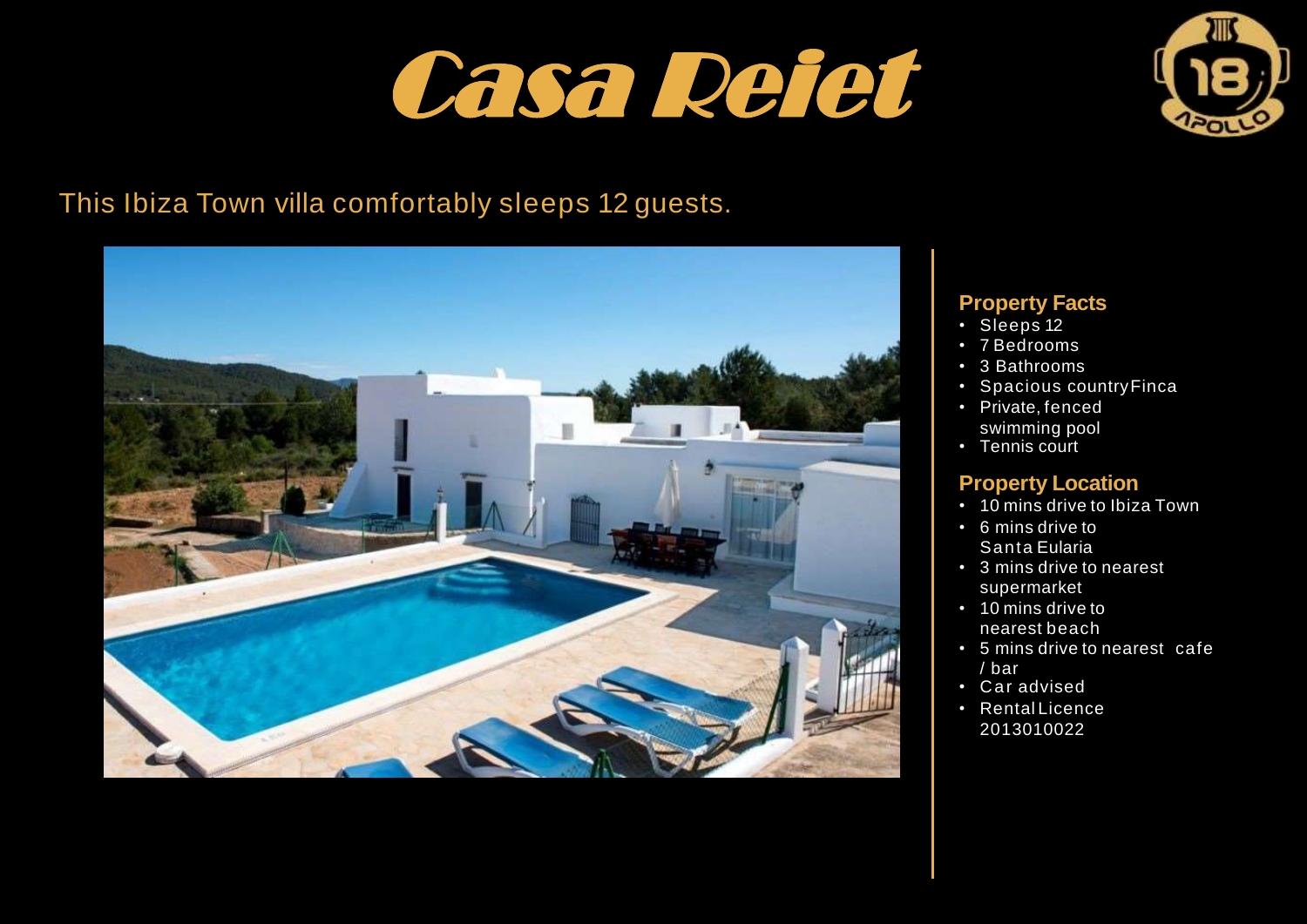



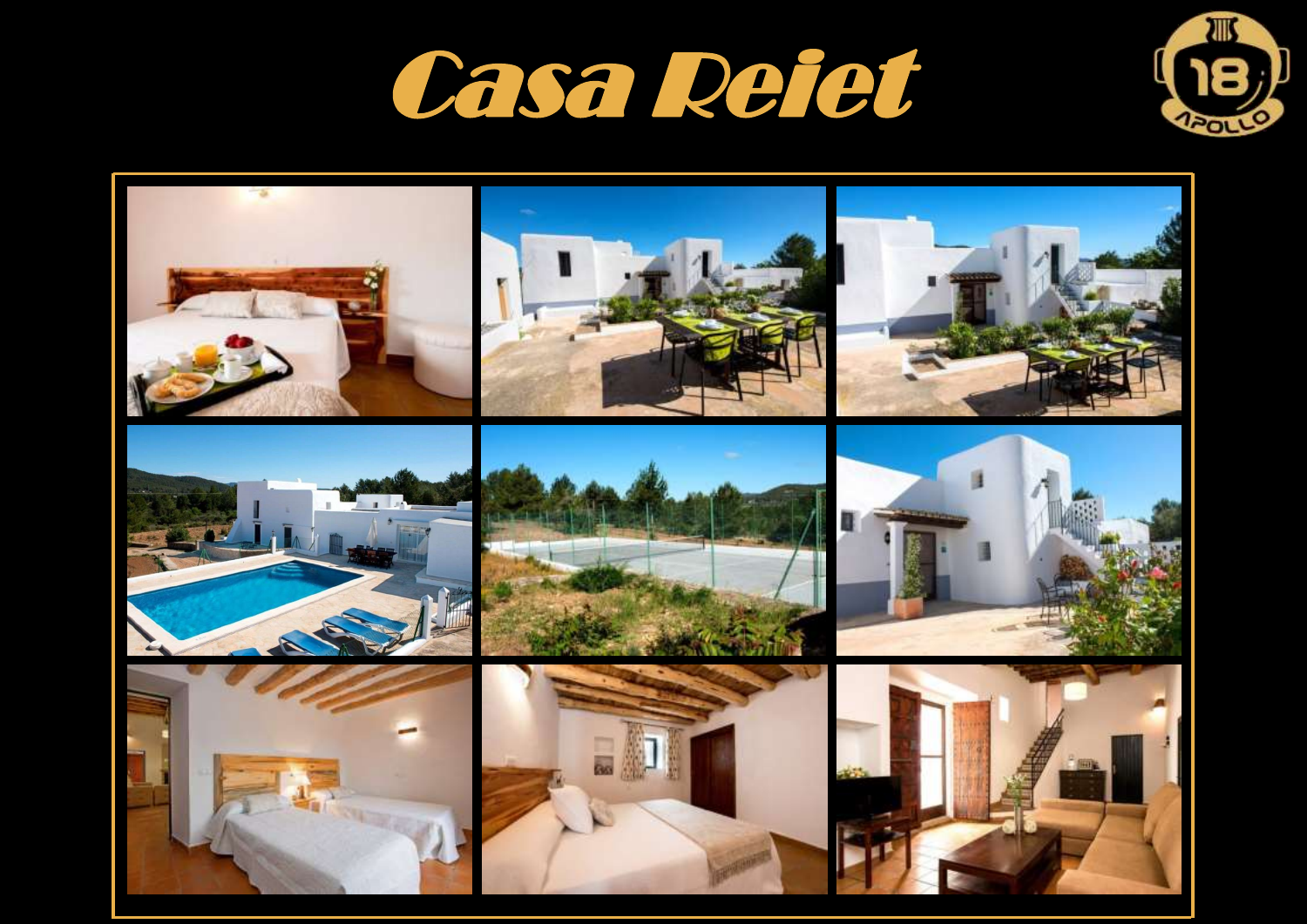



## This Ibiza Town villa comfortably sleeps 12 guests.

#### **About**

Villa Can Reiet is a lovely and authentic style Ibiza

country villa. It is ideally situated between Ibiza Town and Santa Eularia. The property is a beautiful, original style finca, with a lovely pool area plus a tennis court.

#### Tastefully renovated

The villa is tastefully furnished in traditional Ibiza style. This villa is continually popular with our clients as it is fantastic value for money.

The villa has a small kitchenette in the main house, plus a larger country kitchen in the annex beside the pool. This is ideal for preparing pool-side meals to enjoy in the sunshine. The typically thick walls of this wonderful holiday villa give the property a lovely ambient temperature in the summer. This cool finca offers respite from the all-day sunshine that the pool area enjoys. The interior of the main house retains many typically Ibiza features. It has high, Sabina wood ceilings and original stone floors.

#### **Spacious**

Villa Can Reiet is nicely laid out and very spacious. It has a small kitchenette in the main house and a further family country-style kitchen by the pool. The ambiance of this lovely farmhouse is ideally suited for groups who want to relax in a peaceful and private environment and enjoy the lovely pool area. Best of all, from this location, you can reach Ibiza Town or the pretty coastal town of Santa Eularia with ease.

#### **Poolside dining**

Villa Can Reiet is located at the end of a long driveway that leads to a parking area beside the orchard. You enter the villa by a side door, next to the original bread oven. This leads into a dining area, with typical high ceilings and a small kitchenette to your left. You continue through into a spacious living area, also with lovely high ceilings. On the ground floor there are two twin bedrooms. a double bedroom and a single and two bathrooms. Upstairs there are a twin and a double bedroom and a bathroom and a further double which is accessed via an outside staircase. There are large double doors leading to a pretty courtyard

and the gardens beyond. Outside, across the courtyard, is the lovely pool area, with an adjoining country kitchen. This a great space for relaxing and poolside dining.

Villa Can Reiet is an ideal choice for groups or families wanting an authentic, Ibiza country villa. It is an excellent price point and in a great location to access the rest of the island.

## **Property Facts**

- Sleeps 12
- 7 Bedrooms
- 3 Bathrooms
- Spacious countryFinca
- Private, fenced swimming pool
- Tennis court

#### **Property Location**

- 10 mins drive to Ibiza Town
- 6 mins drive to Santa Eularia
- 3 mins drive to nearest supermarket
- 10 mins drive to nearest beach
- 5 mins drive to nearest cafe / bar
- Car advised
- Rental Licence 2013010022